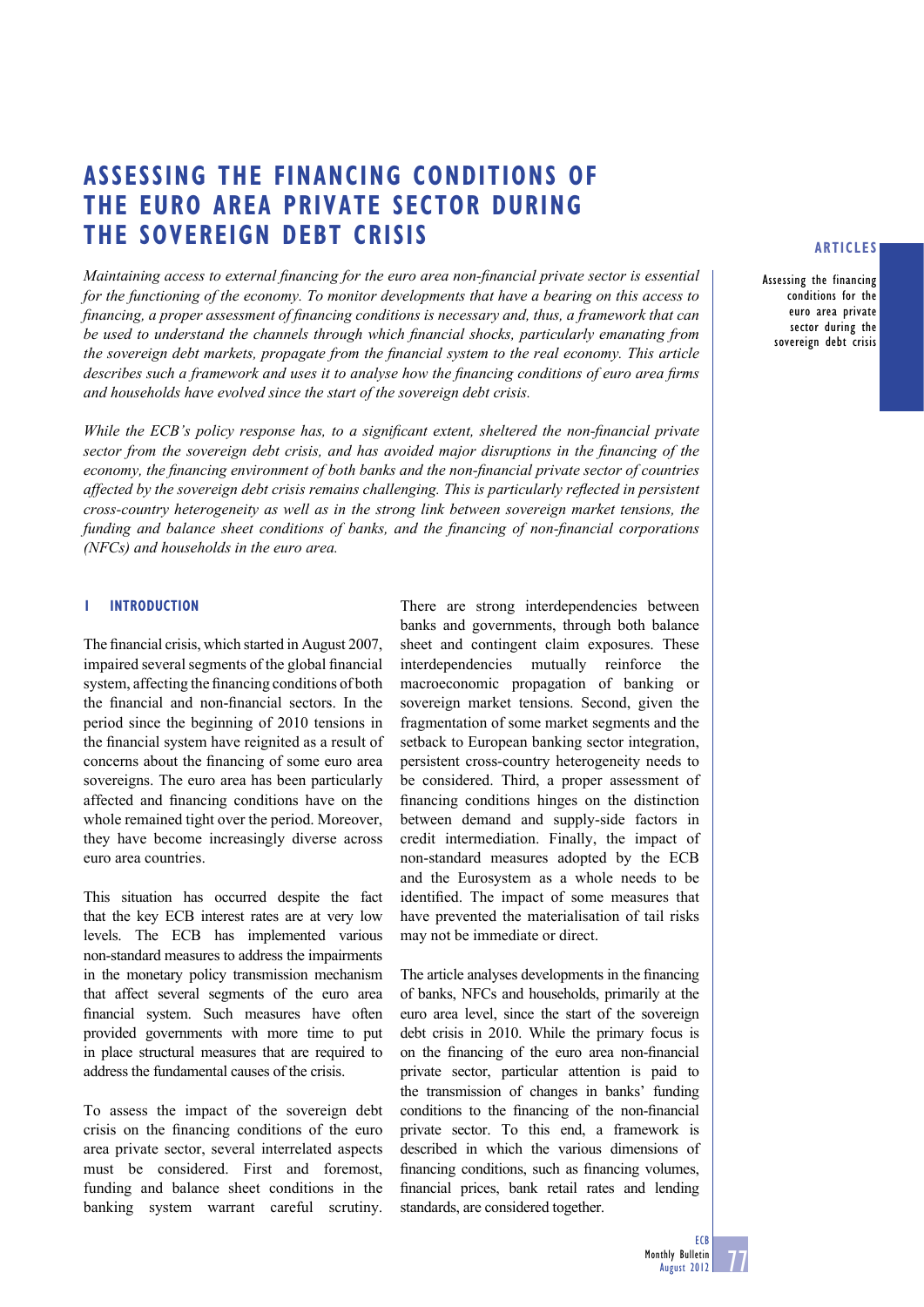The article consists of six sections. Section 2 presents a framework that can be used to understand how tensions in the financial system propagate to the economy as a whole. The key role played by banks in the financing of the euro area economy is discussed. Recent developments in the euro area banking sector are then analysed in detail in Section 3. It is shown that banks' access to funding has become a major concern in terms of their potential to constrain loan supply to the non-financial private sector and. ultimately, to weigh negatively on economic activity. However, at times of high stress and funding problems, standard and non-standard measures taken by the Eurosystem have enabled euro area banks to continue to provide credit to the economy. Section 4 describes the external financing of NFCs, its determinants and its linkages with banks' funding. It highlights the transmission of changes in banks' funding conditions to the prices and terms applied to credit supplied to firms, and provides some evidence of asymmetries across corporations, in particular across large and small firms. At the same time, the subdued movements recorded in loans over the period are shown to reflect mainly weak demand. Section 5 examines the financing of households, with a particular focus on loans for house purchase, which constitute the lion's share of credit to households. Section 6 concludes with a discussion of the extent to which the policy response has so far alleviated some of the tensions and a review of the remaining challenges.

## **2 A FRAMEWORK FOR THE ANALYSIS OF FINANCING CONDITIONS IN THE EURO AREA AND THE IMPACT OF THE SOVEREIGN DEBT CRISIS**

This section provides an overview of the components and linkages forming the financing conditions of the private sector in the euro area and their interaction with the sovereign debt crisis. It first distinguishes different components that influence the financing conditions of bank-based and market-based debt financing. Next, it highlights the effects of the sovereign debt crisis on these components and details distinct channels of propagation of sovereign debt tensions to the financing conditions of the private sector.

Central to these conditions are developments in benchmark interest rates. These comprise mainly the key ECB interest rates, money market rates and government bond yields, with the latter containing the term structure of risk-free rates, domestic sovereign credit risk and liquidity premia (see Chart 1). These rates are the main determinants of the conditions of direct financing in financial markets for both non-financial and financial corporations and, consequently, for the wholesale market funding and deposit funding of banks. In the euro area, bank-based financing is the predominant source of external debt financing for the non-financial private sector. Therefore, factors that have an impact on credit intermediation through banks also exert a particularly strong influence on the financing conditions of firms and households.

More specifically, the effects of the sovereign debt crisis on banks' funding and liquidity positions, as well as on their balance sheet structures and capital positions, have had an impact on banks' lending rates, non-price conditions and lending volumes to the non-financial private sector. In addition, in the case of market-based financing, the sovereign debt crisis has affected the external finance premium for borrowers via its impact on their credit risk, as well as via its overall impact on the market pricing of risk.

Broadly speaking, there are three propagation channels for the sovereign debt crisis through which tensions and disruptions in government bond markets can affect private sector financing conditions and have an impact on the monetary policy transmission mechanism: a price channel, a balance sheet channel and a liquidity channel.<sup>1</sup>

<sup>1</sup> In part, this classification departs from standard classifications of the monetary policy transmission mechanism as they typically assume a perfect functioning of government bond markets.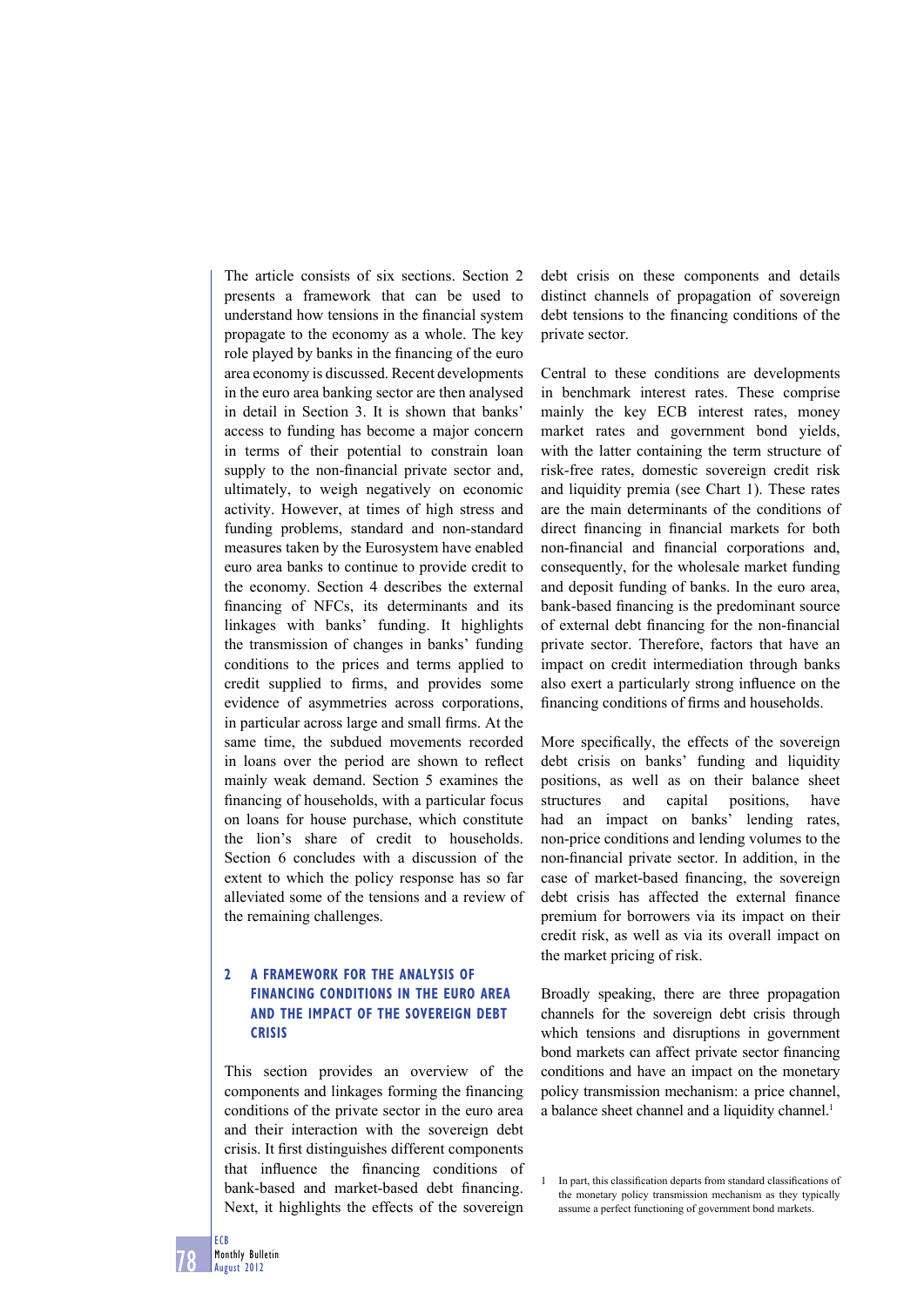Assessing the financing conditions for the euro area private sector during the sovereign debt crisis

#### **Chart 1 A stylised illustration of credit intermediation and debt financing conditions of the non-financial private sector, as well as the interaction with developments in sovereign debt**



Notes: The brown shaded areas indicate parts of the credit intermediation process affected by developments in sovereign debt markets. The darker shading signifies stronger effects.

The most direct effects are exerted via the price channel, through which substantial increases in government bond yields  $-$  and more specifically in domestic sovereign credit risk – can lead directly to higher financing costs for the private sector via capital markets as well as via bank lending rates. Most prominently and directly, government bond yields affect financing conditions as they typically function as benchmark interest rates, particularly in that they reflect the term structure of risk-free rates, but to some extent also in that they contain the domestic sovereign credit risk and the liquidity premium (see the middle of Chart 1). In the case of capital markets, the correlation of government bond yields with yields on bonds issued by financial institutions is expected to be higher than with yields on bonds issued by NFCs, as the credit risk of banks and sovereigns is – particularly in periods of severe financial market tensions more closely and directly connected than they are with the credit risk of the non-financial sector. Via a change in the refinancing costs of banks associated with changes in bank bond spreads,

such increases in government bond yields have a strong impact on banks' funding conditions (represented by the arrow to "Banks' funding and liquidity positions" in Chart 1), which may be passed through to bank lending rates.2

As regards the balance sheet channel, revaluations of government bonds may directly entail changes in the size of the balance sheet, both for banks and for their customers. These changes may additionally be amplified by regulatory responses to banks' sovereign exposures, posing a threat to the stability of the banking system. For banks, if the market valuation of sovereign bond holdings falls below the book value, this may imply an erosion of their capital base both directly, via revaluation effects on the banks' own government bond holdings, and indirectly, via a deterioration in the creditworthiness of their borrowers (represented by the arrow to "Banks' balance sheet

2 In addition, increases in government bond yields may directly affect bank lending rates through variable rate agreements on loans or mortgages. However, such agreements are usually linked or indexed to money market rates.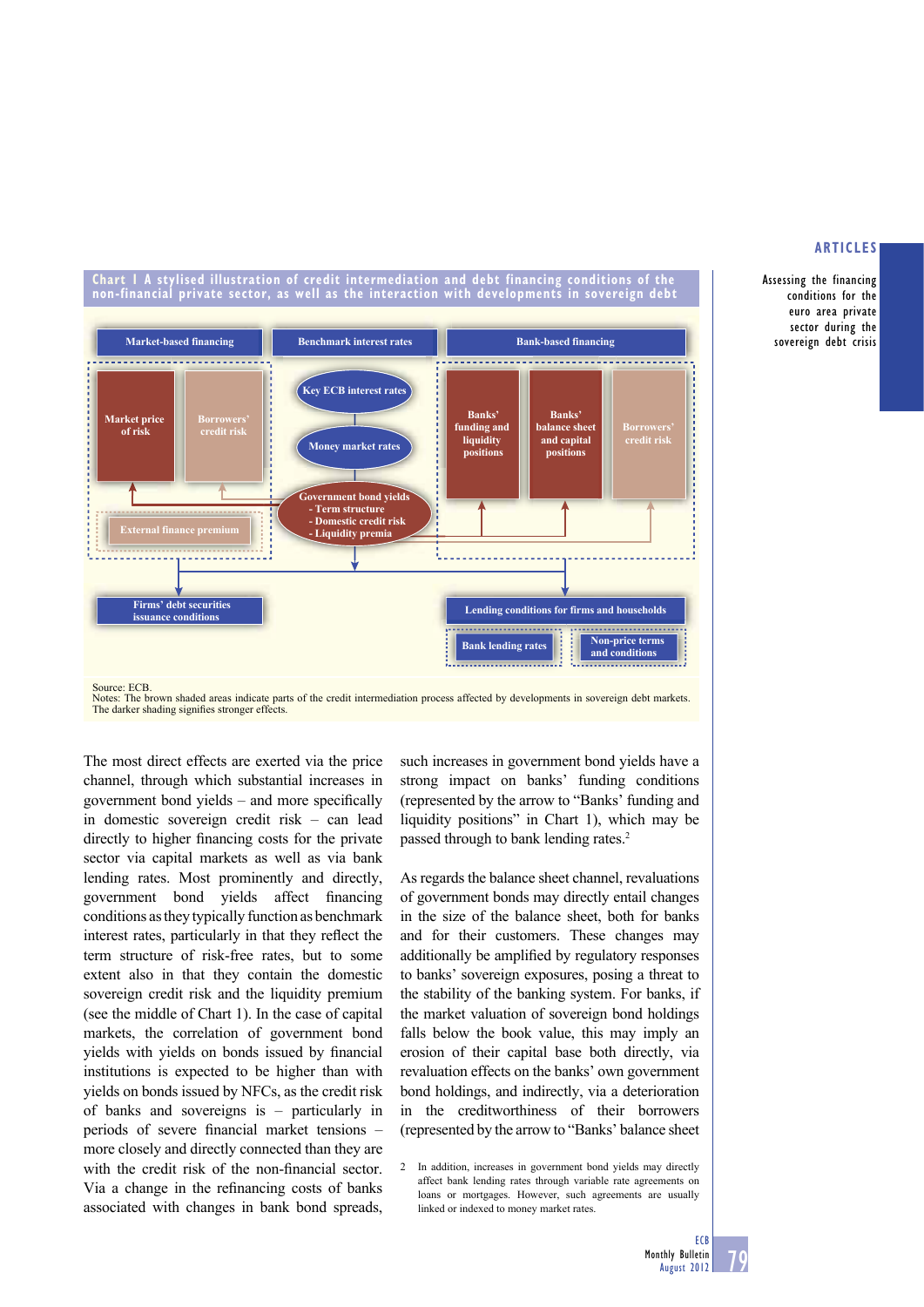and capital positions" in Chart 1). The resulting higher leverage negatively affects banks' market funding conditions and may force them to shrink their balance sheets, with adverse effects on their capacity to extend loans to the private sector. This revaluation effect may be amplified by effects transmitted through the price channel, given that changes in government bond yields affect the prices of other privately issued securities to some extent. In addition, banks' deposit base may deteriorate if households and NFCs withdraw funds in response to banks' weaker financial soundness. Likewise, such revaluations affect the non-financial private sector's holdings of government bonds and other affected securities, which has a negative impact on the credit risk of households and firms (represented by the arrows to "Borrowers' credit risk" in both the bank-based and market-based financing panels of Chart 1). This implies a higher external finance premium for the non-financial private sector and further tightening of the financing conditions applied by banks and financial markets.

Finally, changes in government bond yields indirectly affect banks' funding conditions via the liquidity channel. As euro area banks have increasingly relied on wholesale market funding, their exposure to changes in conditions applied to market financing has likewise increased. Given their high liquidity in normal times, government bonds are prime collateral used in European repo markets and may serve as a benchmark for determining the haircut for other assets used in such transactions. Disruptions in the government bond market can thus spill over to other market segments, leading to a deterioration in banks' market access to liquidity (represented by the arrow to "Banks' funding and liquidity positions" in Chart 1). If the ratings of sovereign bonds in a collateral pool are downgraded, it can lead to a review of the pool's eligibility for use as collateral, triggering margin calls and a reduction in the volume of accessible collateralised credit. This, in turn, could have repercussions on banks' ability to use government bonds as collateral for secured interbank lending and to issue their own bonds, ultimately resulting in an increase in banks' funding costs. The box provides a synthesised view of financing conditions indices for the euro area.

#### **Box**

#### **FINANCING CONDITIONS INDICES FOR THE EURO AREA**

Several international organisations and large financial institutions have developed financing conditions indices  $(FCIs)$ .<sup>1</sup> Isolating financing conditions from monetary conditions is especially useful at the current juncture, which is characterised by low monetary policy rates but substantial stress in the financial system. This box reviews briefly the methodology used to construct such FCIs and looks at some results obtained for the euro area as a whole.

As discussed in the article, financing conditions are multifaceted and are therefore characterised by a large set of indicators. With a view to assessing the impact of financing conditions on economic activity, it may be useful to synthesise these indicators in a single measure of the overall financing environment. This will often result in an extreme simplification, as changes in FCIs can result from various factors, such as supply conditions in parts of the financial system, risk aversion or market sentiment.

1 See, for instance, the indices of the IMF, the OECD (regularly used in the "Economic Outlook") and Goldman Sachs (systematically used in the "Global FX Monthly Analyst").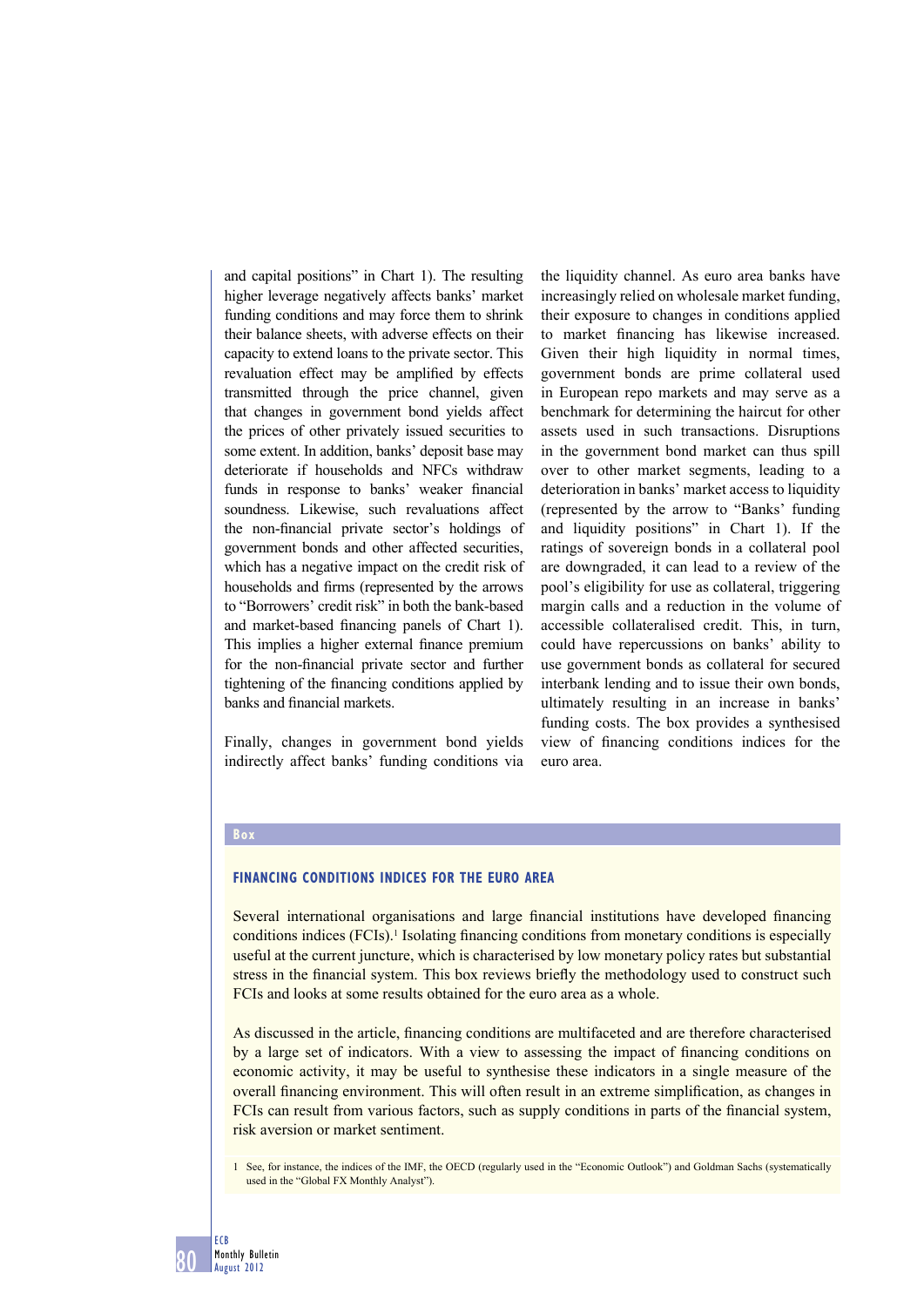Assessing the financing conditions for the euro area private sector during the sovereign debt crisis

Research on financing conditions was preceded by extensive analysis of the impact of monetary conditions on the economy. The original idea behind the development of monetary conditions indices (MCIs) was that interest rates set by central banks may give an incomplete picture of the impulses imparted by monetary policy to economic activity. A number of authors later extended the idea of MCIs to other asset prices relevant for the analysis of economic activity (such as long-term interest rates, equity prices and house prices, among others) as well as to variables that provide signals regarding the various dimensions of the financing situation in the economy considered. The resulting measures were called FCIs. Extensive work has been done to analyse financing conditions in the United States and, to a lesser extent, in the euro area.

Hence, FCIs are intended to provide a broader measure of financing conditions than is provided by MCIs, which usually focus on the short-term interest rate and the exchange rate. In the same way as MCIs, FCIs are computed as a weighted sum of deviations of certain variables from their long-run trends:

$$
FCI_t = \sum_{i=1}^p a_i (x_{i,t} - \overline{x}_i)
$$
\n(1)

where  $x_i$  is a set of variables characterising the financial system, such as the short-term interest rate, the ten-year government bond yield, the real effective exchange rate, stock prices and credit conditions.<sup>2</sup> For each variable, the deviation from the average is incorporated in the FCI with a weight *a<sub>i</sub>*. By construction, the sum of the weights is equal to one. Also by construction, the FCI has no meaning in absolute terms, as the index is normalised at some period. FCIs differ in several respects. The three most important differences across FCIs lie in the methodology used to compute the weights attached to the variables, the control for endogeneity of the financial variables, and whether or not the policy interest rate is included among the financial indicators.

The weights can be computed using various models and estimation techniques. For instance, they can be estimated such that a given change in the index is indicative of an impact on overall GDP over a certain horizon. In this case, the weights are generated from simulations using large-scale macroeconomic models or econometric models (such as vector autoregression models or reduced-form demand equations). Because the analysis requires an econometric estimation of the impact of financial conditions on macroeconomic outcomes, the number of variables has to be kept low under this approach.<sup>3</sup>

A pitfall of such an approach is that, while it does not account for the shock driving the change, the source of the shock has a bearing. For instance, a decline in stock prices can reflect either weaker demand prospects or an unexpected tightening of monetary policy – neither of which should affect the FCI – or higher risk aversion or more difficult access to external financing – both of which should be reflected in a tightening in the FCI. Recent research proposes more complex FCIs, using econometric techniques which allow a more structural decomposition of each variable included in the index so as to interpret the original source of a change while retaining the ability to consider a large number of signals.

<sup>2</sup> See Guichard, S., Haugh, D. and Turner, D. (2009), "Quantifying the Effect of Financial Conditions in the Euro Area, Japan, United Kingdom and United States", OECD Economics Department Working Papers, No 677; or Matheson, T. (2011), "Financial Conditions Indexes for the United States and Euro Area", IMF Working Paper No 11/93.

<sup>3</sup> For an illustration based on the US economy, see, for instance, Swiston, A. (2008), "A U.S. Financial Conditions Index: Putting Credit Where Credit is Due", IMF Working Paper No 164.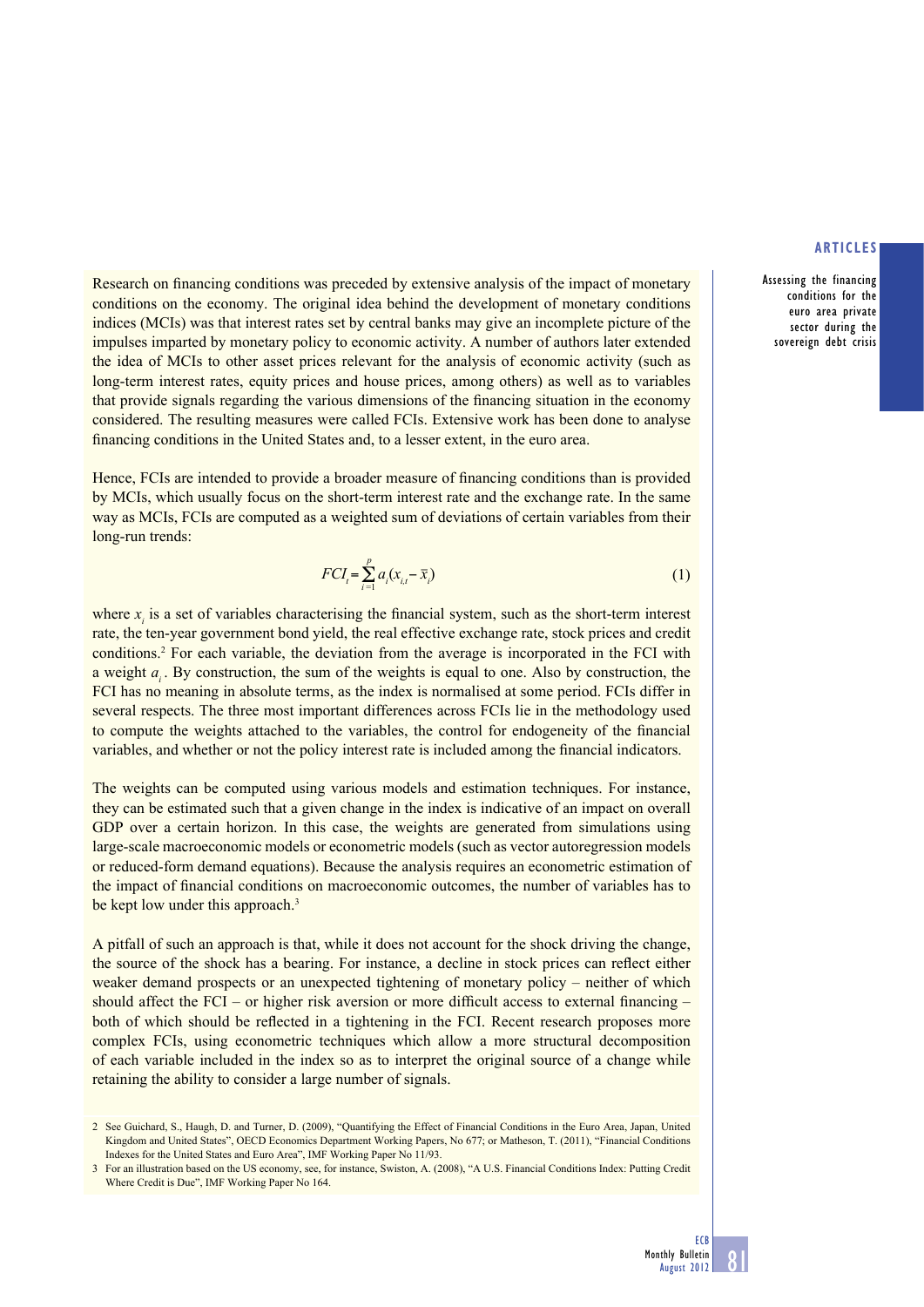Turning to an illustration of such research, $4,5$ a panel of 36 series is used, a few of which refer to the real economy: manufacturing production, HICP inflation and oil prices. The bulk of the series refer to conditions in the banking sector, stock market or debt market: stock prices, bank lending rates, government bond yields, bank liquidity ratios and capital ratios, bank loans and debt securities issuance. While this panel of series represents only a partial view of the financial sector, it enables euro area developments since the beginning of the 1990s to be considered.

By nature, each indicator is affected by specific shocks, but also by common shocks, such as demand shocks, nominal shocks, monetary policy shocks and changes in financing conditions. None are observable but the impact of demand shocks, price shocks and monetary policy shocks can be isolated by projecting each series of the dataset on series often used



Notes: An increase in the indicator denotes a loosening of financing conditions. The latest observation is for May 2012.

as a proxy in the literature: manufacturing production, HICP inflation and the three-month EURIBOR. This represents the first estimation step. After having isolated from each series the changes that are a result of demand, inflation and monetary policy developments, the remaining component is assumed to reflect the financing conditions and the idiosyncratic component.

In the second estimation step, standard factor model techniques are used to isolate the common component. In this box, the standard Stock and Watson technique is used to isolate for each variable the effects of non-financing and idiosyncratic shocks from the overall financing conditions.<sup>6</sup> The resulting FCI – called the two-step FCI – is the common component of all the series from which the impact of demand factors, nominal factors and monetary policy has been purged.

Over the longer term, the two-step FCI co-moves considerably with the OECD indicator and the Goldman Sachs indicator (see Chart A). The estimates track successfully both worldwide and euro area-specific financial events. From 2005 to 2007 all three indicators point to looser financing conditions in the euro area compared with the historical average. In the course of 2008 the indicators move to indicate a tightening in financing conditions. Financing conditions deteriorated sharply during the financial crisis in 2008-09, following the collapse of Bear Sterns in early 2008 and particularly after Lehman Brothers filed for bankruptcy in September 2008. The indices reach a historical minimum at the end of 2008, before financing conditions started to loosen.

- 4 The work is based on internal ECB analysis used for the preparation of monetary policy discussions.
- 5 For more technical discussions on a similar indicator, see, for instance, Hatzius, J., Hooper, P., Mishkin, F., Schoenholtz, K.L. and Watson, M. (2010), "Financial Conditions Indexes: A Fresh Look After the Financial Crisis", NBER Working Paper No 16150.
- 6 For a presentation of standard factor model estimation techniques, see Stock, J.H. and Watson, M. (2002), "Macroeconomic Forecasting Using Diffusion Indexes", Journal of Business & Economic Statistics 20, pp. 147-162.

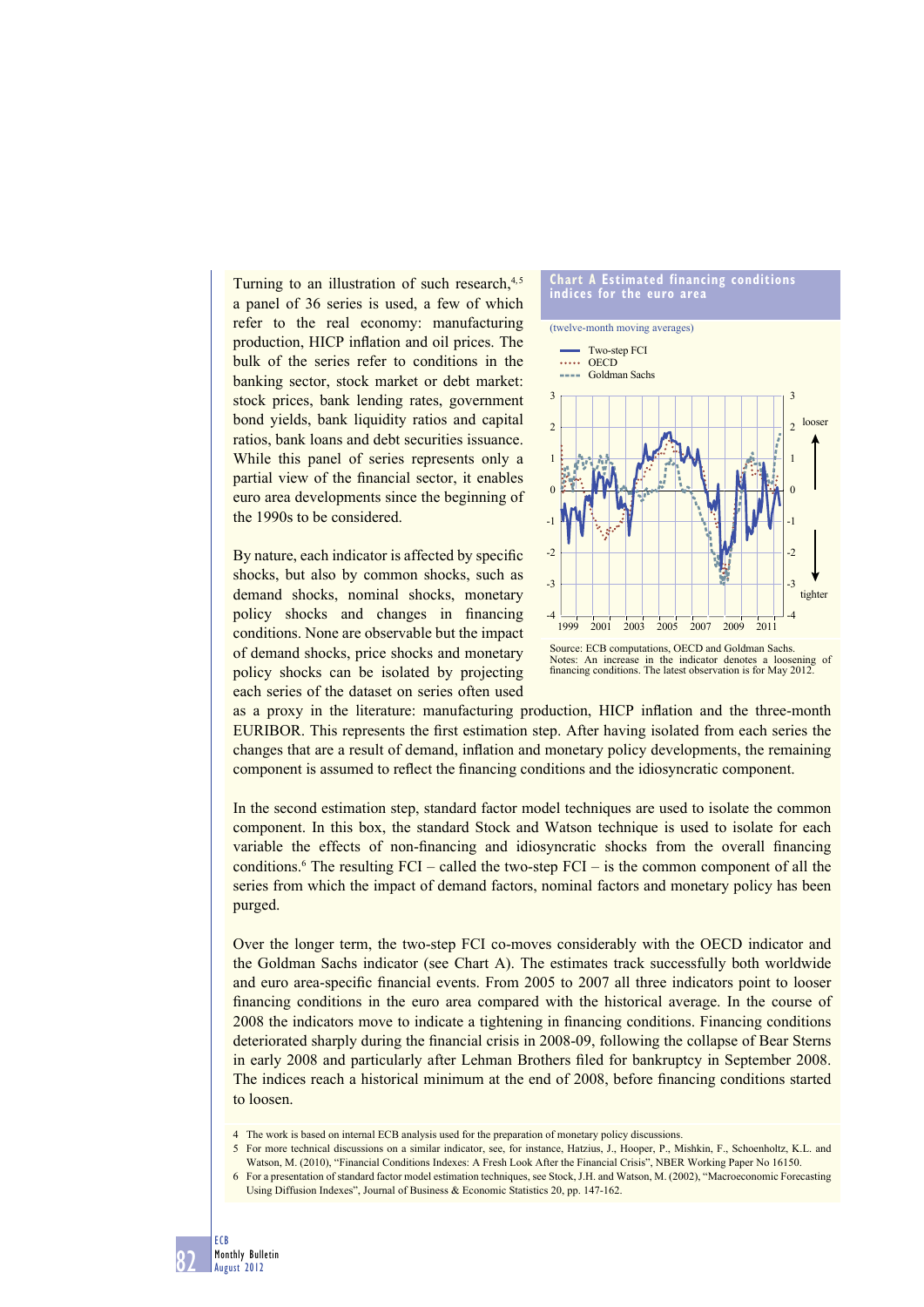Assessing the financing conditions for the euro area private sector during the sovereign debt crisis

While the three indicators co-move strongly over the longer term, the two-step FCI appears to vary much more strongly from the beginning of 2009. This is the case, for instance, for 2010 and 2011 – periods in which the other two indices hardly move. This possibly reflects the fact that the important role played by financial factors over this period is, by construction, better captured by the two-step FCI. Unlike the other two indicators, the two-step FCI encompasses a large range of financial series.

In particular, focusing on the most recent period, the two-step FCI indicates that financing conditions started to tighten at the beginning of 2010 amid concerns about some euro area sovereign debts, but the announcement of the Securities Markets Programme by the ECB in May 2010 brought this deterioration to a halt. Triggered by renewed fiscal concerns, financing conditions tightened again between mid-2011 and October 2011. The announcement of further non-standard measures by the ECB in the last





Source: ECB calculations Notes: An increase in the indicator denotes a loosening of financing conditions. The latest observation is for May 2012. SMP denotes the Securities Markets Programme.

quarter of 2011 has led to a clear improvement in financial market conditions (see Chart B). These results support the view that non-standard measures have succeeded in alleviating financial market tensions in the euro area, though the financial environment appears to have tightened again recently following the intensification of turmoil in euro area sovereign debt markets.

#### **3 FUNDING OF EURO AREA BANKS**

As banks are highly leveraged institutions, the impact of changes in their funding conditions, whether affecting prices or quantities, are magnified on the asset side of the balance sheet. It is therefore extremely important to monitor banks' access to funding in order to assess their ability to provide credit to the real economy. Focusing on debt markets, this section provides an analysis of bank funding volumes and costs since the beginning of 2010 in the light of the framework described above.

#### **PERCEIVED RISK AND THE COST OF BANK FUNDING**

Since the beginning of the sovereign debt crisis the effectiveness of the bank lending channel for the transmission of the monetary policy stimulus to the economy has been increasingly

impaired, especially in a number of euro area countries. Following heightened concerns about some sovereigns in the middle of 2010 and, subsequently, in the second half of 2011, the risk aversion of investors has increased. Moreover, the valuation of the sovereign bond portfolio held by euro area banks has declined. These factors have been reflected in the funding conditions of euro area banks both via valuation losses and via increases in the perceived risks relating to bank assets.

Since the beginning of the financial crisis the expected default frequency of euro area banks has increased, particularly in the middle of 2010 and in the middle of 2011 when the sovereign debt crisis escalated (see Chart 2). Although this evolution is partly explained by perceptions of a weaker outlook for economy activity, the lower valuation of bank assets, partly associated with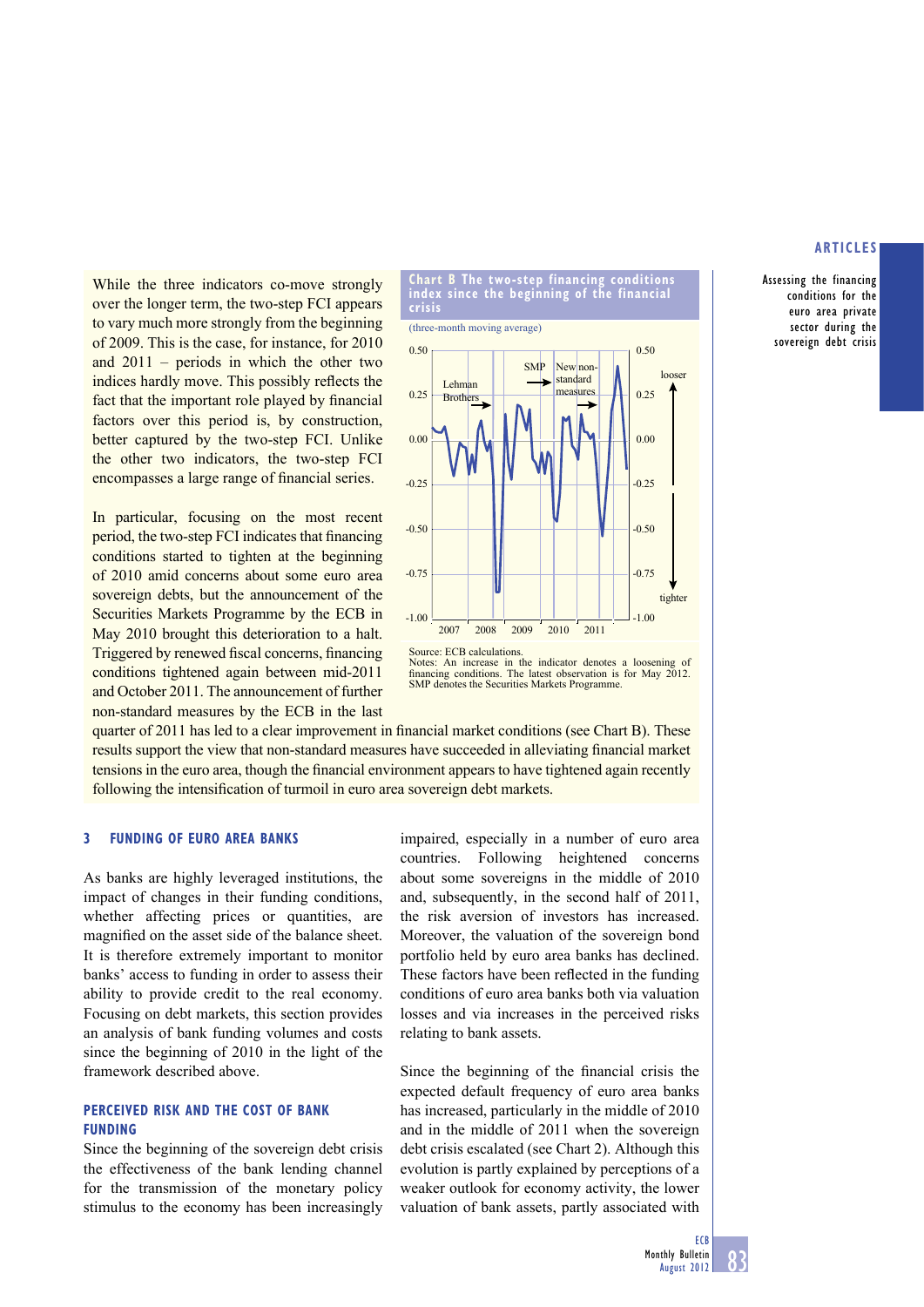



**Chart 3 Banks' composite cost of deposit funding and non-secured market debt funding**

(percentages per annum; monthly data)



Notes: The data comprise the weighted average of deposit rates on new business and the cost of market debt funding. The outlier (2008/09) is smoothed out. The latest observation is for May 2012.

concerns about the sustainability of several euro area sovereigns' debt, is likely to have played a key role. As a result of this perceived increased risk, banks in a number of euro area countries have found it increasingly difficult to finance their activities, purchase securities and provide loans to the economy.

On the price side, euro area banks' costs of private financing, which include financing via both deposits and debt securities issuance but exclude Eurosystem financing, increased steadily from the beginning of 2010 until the end of 2011 (see Chart 3).<sup>3</sup> The increase in risk aversion and the decline in confidence in bank assets caused by the sovereign debt crisis impaired the transmission of the cuts in monetary policy rates in November and December 2011 to the funding costs of banks. This was particularly the case in some euro area countries where investors required higher risk premia to hold bank debt. In these countries, the wholesale funding costs of euro area banks have not fully responded to the monetary stimulus. Nevertheless, euro area banks also fund their activities with deposits, for which the remuneration has declined slightly over the

period for the euro area as a whole with, however, very diverse situations across countries. At the turn of 2011 the decline recorded in the composite cost of private financing mainly reflected a decline in the cost of market debt financing owing to an improvement in market confidence, which was partly triggered by the two three-year longerterm refinancing operations (LTROs).

#### **BANK FUNDING CONDITIONS**

On the funding side, since the beginning of 2010 banks in a number of euro area countries have encountered increasing difficulties in obtaining funding for their activities via market sources (see Chart 4). Indeed, both short-term and long-term MFI debt issuance remained subdued over the period. Shortterm MFI debt, an important component of volatile funding sources, actually declined substantially between 2010 and the second half of 2011. Several factors contributed to the low issuance activity. It was in part the result

3 Eurosystem financing is not shown in the chart. Given the lower interest rate paid by banks for credit provided by the Eurosystem, the increasing recourse to Eurosystem financing has partly compensated for the increase in the cost of private financing.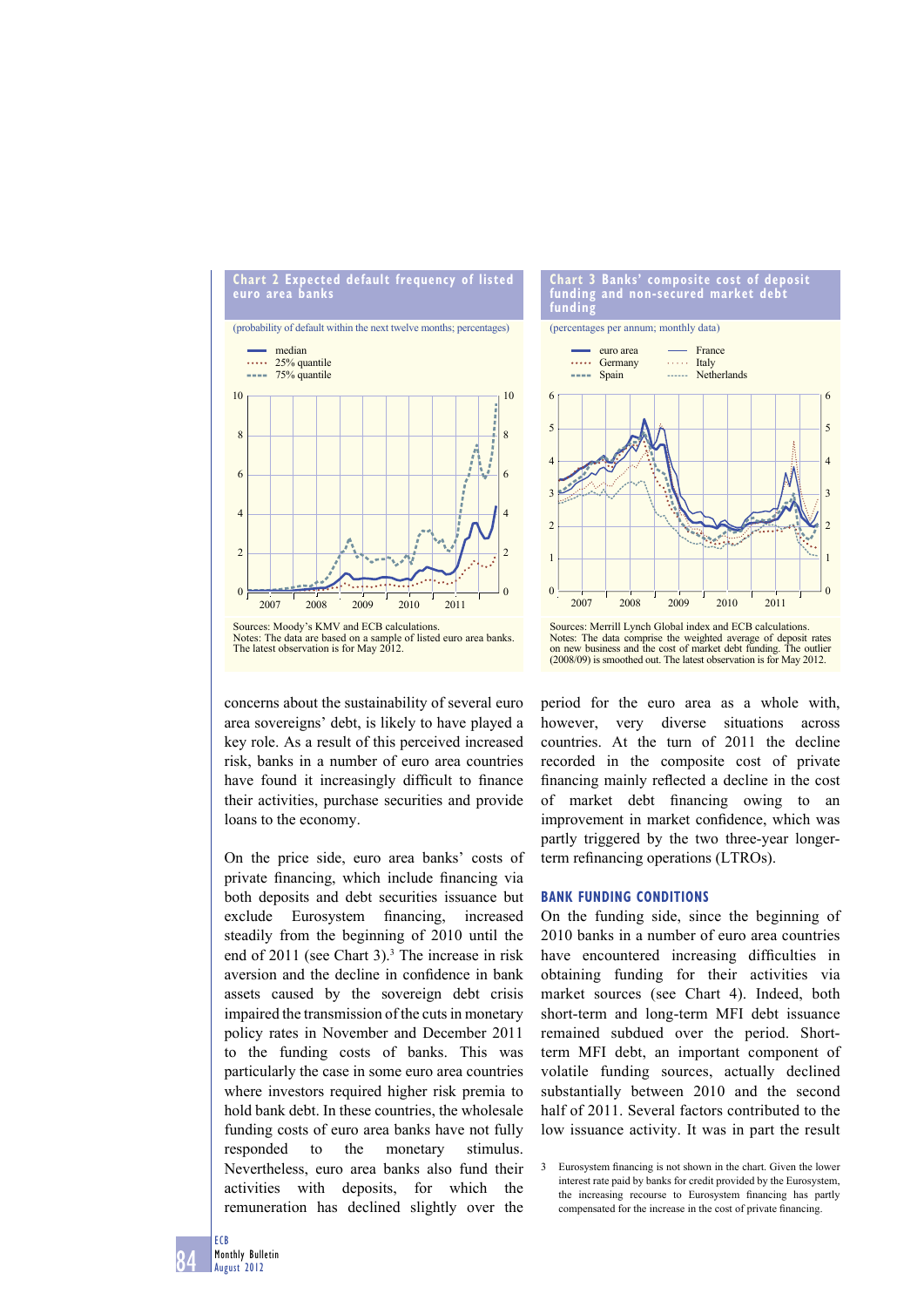Assessing the financing conditions for the euro area private sector during the sovereign debt crisis

of the maturing of government-guaranteed bonds, which were not renewed. It also reflected adjustments to liquidity requirements as well as changes to banks' funding structure triggered by their desire to be less dependent on short-term market debt. Moreover, the level of confidence and risk aversion of debt market participants also played a role. In this context, some MFIs have a high share of shortterm debt securities relative to their total debt securities issued, which need to be rolled over frequently and thus imply a higher liquidity risk. This structural characteristic, namely the funding pattern of banks, may explain why, on some occasions, bank funding costs reacted to differing extents to equivalent shocks.

Information from the euro area bank lending survey conducted by the Eurosystem each quarter suggests that banks' access to market funding deteriorated in 2011, across all the main components of market funding, namely the money market, debt securities and securitisation (see Chart 5). More specifically, the sovereign debt crisis was found to be a major factor adversely affecting the funding conditions of banks at the end of 2011.<sup>4</sup>

While it is clear that the sovereign debt crisis has affected bank funding conditions, it is extremely difficult to assess the impact on the real economy

4 In the bank lending survey, respondents were asked about the impact of sovereign debt on bank funding. For the last quarter of 2011 on balance about 30% of euro area banks attributed the deterioration in funding conditions to the sovereign debt crisis, particularly via (i) its impact on collateral values; (ii) the impact on their balance sheets through their own sovereign bond holdings; and (iii) via other effects, such as the weaker financial positions of governments or spillover effects on other assets, including the loan book. In the second quarter of 2012 on average 22% of participating banks – in net terms – attributed a deterioration in funding conditions to the sovereign debt crisis which contrasts with on average only 4% in the first quarter of 2012.





#### Sources: BSI statistics and ECB calculations.

Notes: The reporting sector comprises MFIs excluding the Eurosystem. Stable funding sources include deposits of the non-financial sector, excluding central government; longer-term<br>deposits of non-monetary financial intermediaries; deposits<br>of non-resident non-banks; and MFI debt securities with a maturity of more than one year. Volatile funding sources include deposits of MFIs excluding the Eurosystem; short-term deposits of non-monetary financial intermediaries; deposits of central governments; deposits of non-resident banks; and MFI curities with a maturity of up to one year. The latest observation is for May 2012.

#### **Chart 5 Funding conditions of euro area banks**

(net percentages of banks reporting a deterioration in market access)



Sources: ECB and the Eurosystem's bank lending survey. Notes: The data for the third quarter are based on survey respondents' expectations. The net percentages are defined as the difference between the sum of the percentages for "deteriorated considerably" and "deteriorated somewhat" and the sum of the percentages for "eased somewhat" and "eased considerably".

ECB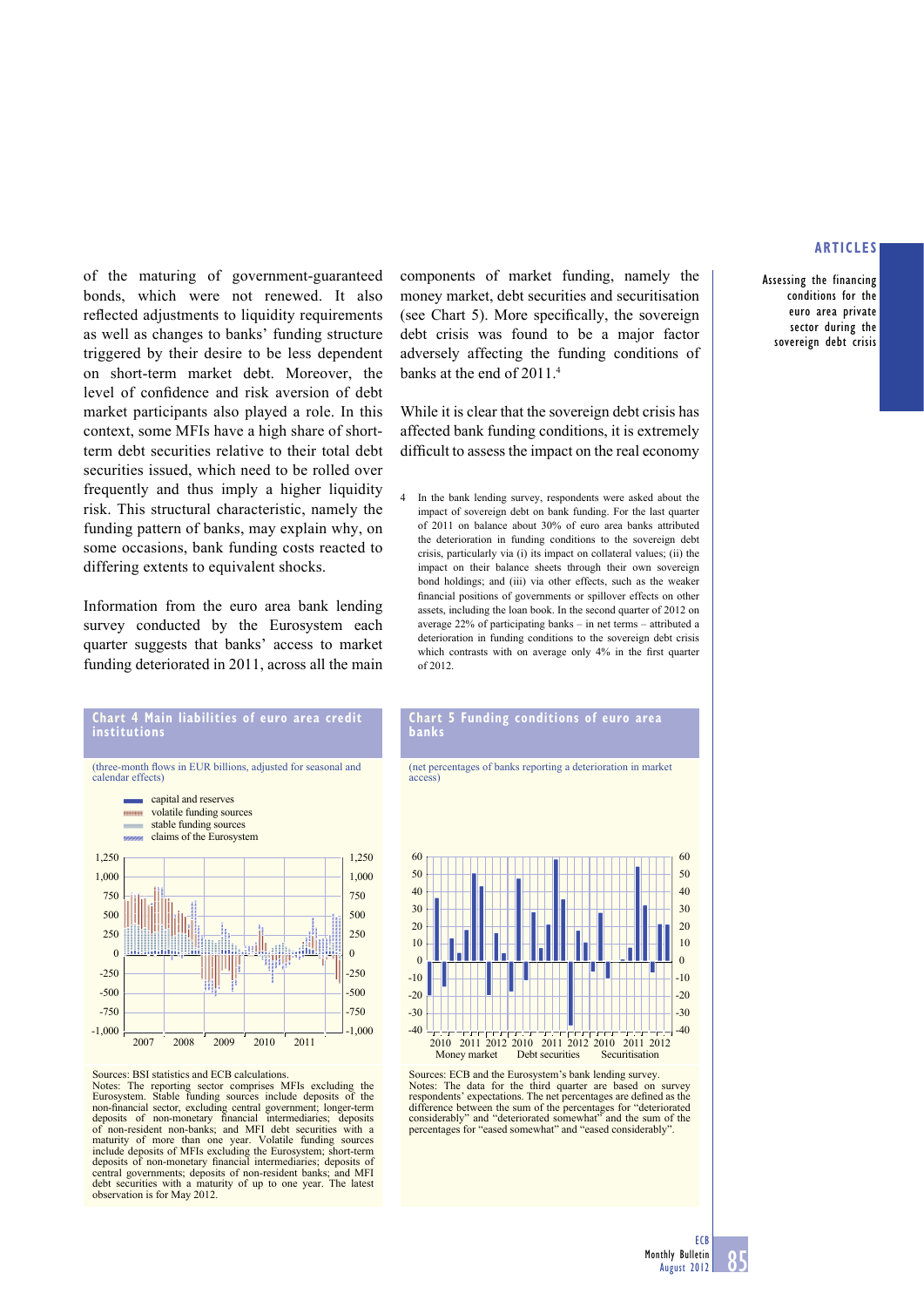of developments on the funding side of euro area banks. The results of the bank lending survey suggest that the funding problems in the euro area banking sector spilled over to the banks' management of their assets and therefore to the real economy. Indeed, throughout 2011 credit standards on loans to NFCs tightened, particularly in some euro area countries.

#### **DELEVERAGING FORCES**

In the context of the sovereign debt crisis, the funding conditions of euro area banks have deteriorated. Moreover, the valuation losses triggered by changes in the price of their sovereign debt holdings have, in some cases, depleted bank capital. This has led to deleveraging forces in order to restore both bank solvency – by reducing their risk-weighted assets in order to counter the decline in their regulatory capital ratio – and bank liquidity, by reducing the amount of assets to be financed.

Since the beginning of 2010 the level of euro area MFIs' asset holdings has remained almost unchanged. However, major changes have occurred in the composition of their holdings (see Chart 6). In the second half of 2011 MFIs reduced their holdings of external assets, mainly by reducing their asset positions vis-à-vis non-resident banks. Indeed, deleveraging has primarily been achieved through a reduction in the international exposure of euro area banks. This decline was largely offset by an increase in MFI credit to non-MFIs. Over the same period, for the euro area as a whole, lending to the private sector did not decline. This masked diverse developments across countries, however. There are two reasons for the relative resilience of loans. First, lending constitutes the core of euro area MFIs' business and, second, loans are rather illiquid assets, particularly with the securitisation and syndication markets at a standstill. At the turn of 2011 banks accumulated securities other than shares, issued mainly by the general government sector and the other financial intermediaries sector, and, to a lesser extent, by credit institutions (in part these securities benefited from government guarantees). This occurred at the same

#### **Chart 6 MFIs' transactions broken down by main asset categories**

(EUR billions; three-month moving sums; seasonally adjusted)



time as a significant reallocation within the portfolio whereby, on balance, euro area banks overwhelmingly purchased debt securities issued by the governments of their respective jurisdictions and sold securities issued by governments of other EU Member States.

## **NON-STANDARD MEASURES AND THE FLOW OF CREDIT TO THE ECONOMY**

Since the beginning of the sovereign debt crisis the funding pressures on euro area banks have remained acute but have not materialised in the form of major bank deleveraging, as banks' total asset holdings have remained stable. The non-standard measures implemented by the Eurosystem are found to have alleviated some of the tensions on the funding side of euro area banks (see the box). The Securities Markets Programme has resulted in a partial transfer to the Eurosystem of the risk arising from the holding of some sovereigns' debt, which has eased the decline in bond prices and therefore limited the adverse valuation effect for banks holding such bonds. The two three-year LTROs, conducted by the Eurosystem in December 2011 and February 2012, have considerably mitigated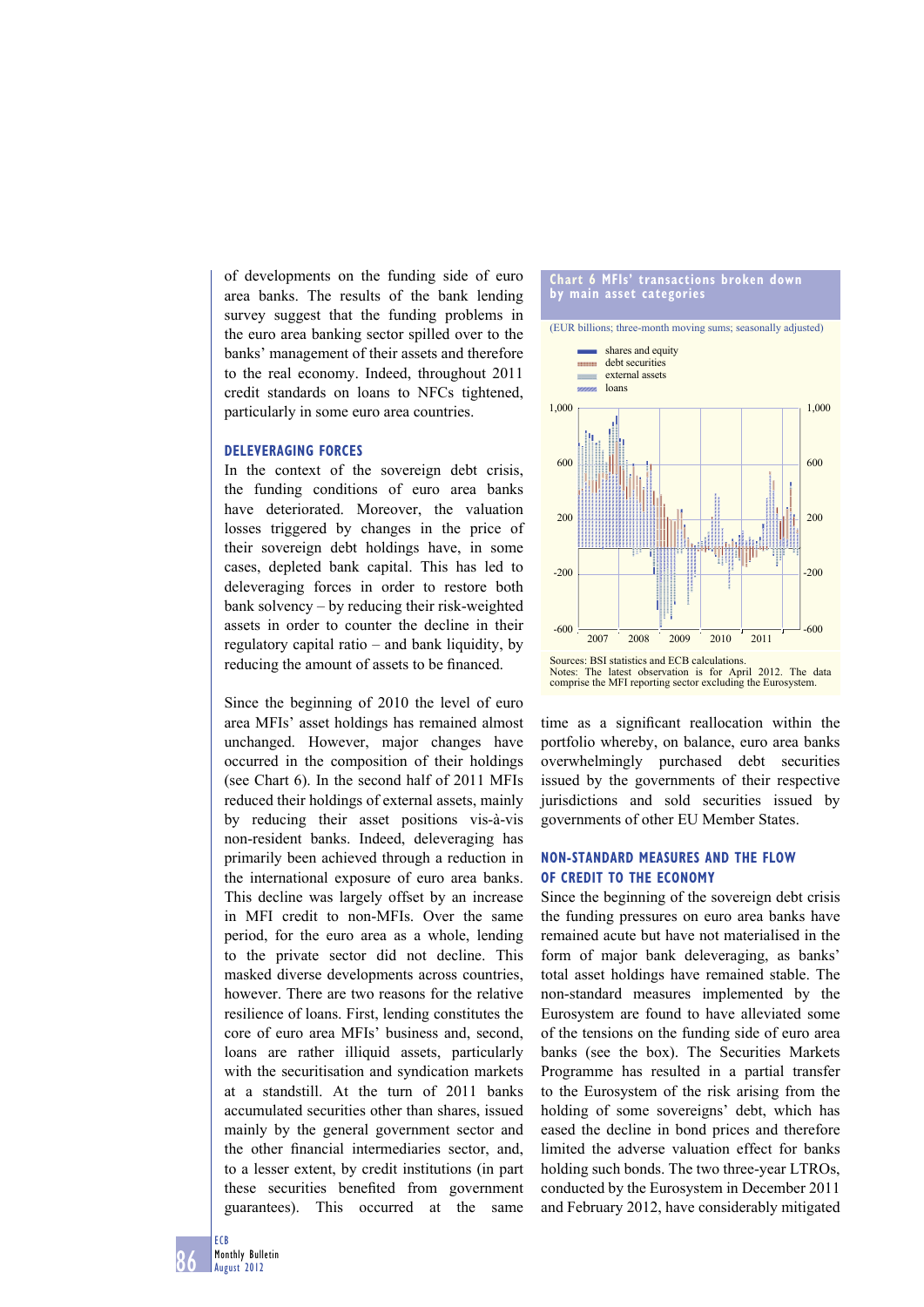Assessing the financing conditions for the euro area private sector during the sovereign debt crisis

the rollover risks associated with bank debt. The non-standard measures also comprise the broadening of the Eurosystem's collateral policy. Changes in an asset's eligibility for use as collateral have alleviated some concerns regarding the refinancing of relatively illiquid assets.

In most euro area economies, banks have so far continued to provide credit to the economy in a context of weak demand, and deleveraging pressures have led to a reduction in the international exposure of the euro area banking sector. Nevertheless, in some countries, especially those with an EU/IMF financial assistance programme, access to bank financing has been hampered by credit supply constraints. Risks for the real economy remain acute, as the environment for the euro area banking sector remains challenging. Indeed, recently, renewed uncertainty regarding political reactions and worse than expected data releases has been accompanied by a worsening of the funding conditions of the banking sector, especially in some countries.

#### **4 THE FINANCING OF EURO AREA NON-FINANCIAL CORPORATIONS**

Since 2010 the impact on euro area NFCs of the sovereign debt crisis and its intensification in the second half of 2011 have been primarily reflected in an increase in heterogeneity in the financing environment across the euro area. This heterogeneity largely mirrors the divergent effects of the crisis on domestic government bond yields across the euro area which, in turn, implies substantially different effects propagated through the various channels discussed in Section 2. Nonetheless, larger euro area firms reacted increasingly flexibly to changes in the availability of bank loans, by tapping financial markets and drawing on trade credit to bridge potential financing gaps. This section sets out in greater detail the developments in the financing environment of euro area NFCs and the effects of the tensions emerging from sovereign bond markets.

#### **THE COST OF BANK FINANCING AND RISK DISCRIMINATION**

As regards the pricing of corporate loans, composite euro area lending rates for NFCs had steadily increased from mid-2010 to the end of 2011, largely reflecting the impact of the sovereign debt crisis on benchmark interest rates and banks' funding conditions, as well as markets' repricing of risks. It was not until the beginning of 2012 that composite euro area lending rates for NFCs started to gradually decline in aggregate terms. This reduction in loan rates followed a decline in market interest rates and, particularly, the cuts in the key ECB interest rates in November and December 2011, as well as the non-standard monetary measures announced by the ECB in October 2011 which aimed at further alleviating euro area banks' funding conditions. These adjustments of aggregate bank retail rates to changes in monetary policy rates are broadly in line with the generally somewhat lagged pass-through of changes in key ECB interest rates, which hinges on a number of structural, financial and cyclical factors.<sup>5</sup> Nonetheless, the aggregate decline in corporate

5 For further details, see the article entitled "Recent developments in the retail bank interest rate pass-through in the euro area", *Monthly Bulletin*, ECB, August 2009.





Notes: The composite rates are aggregated using outstanding amounts as weights. The latest observation is for May 2012. The brown shaded area denotes the range and the blue shaded area denotes the interquartile range. The dashed line refers to the euro area average.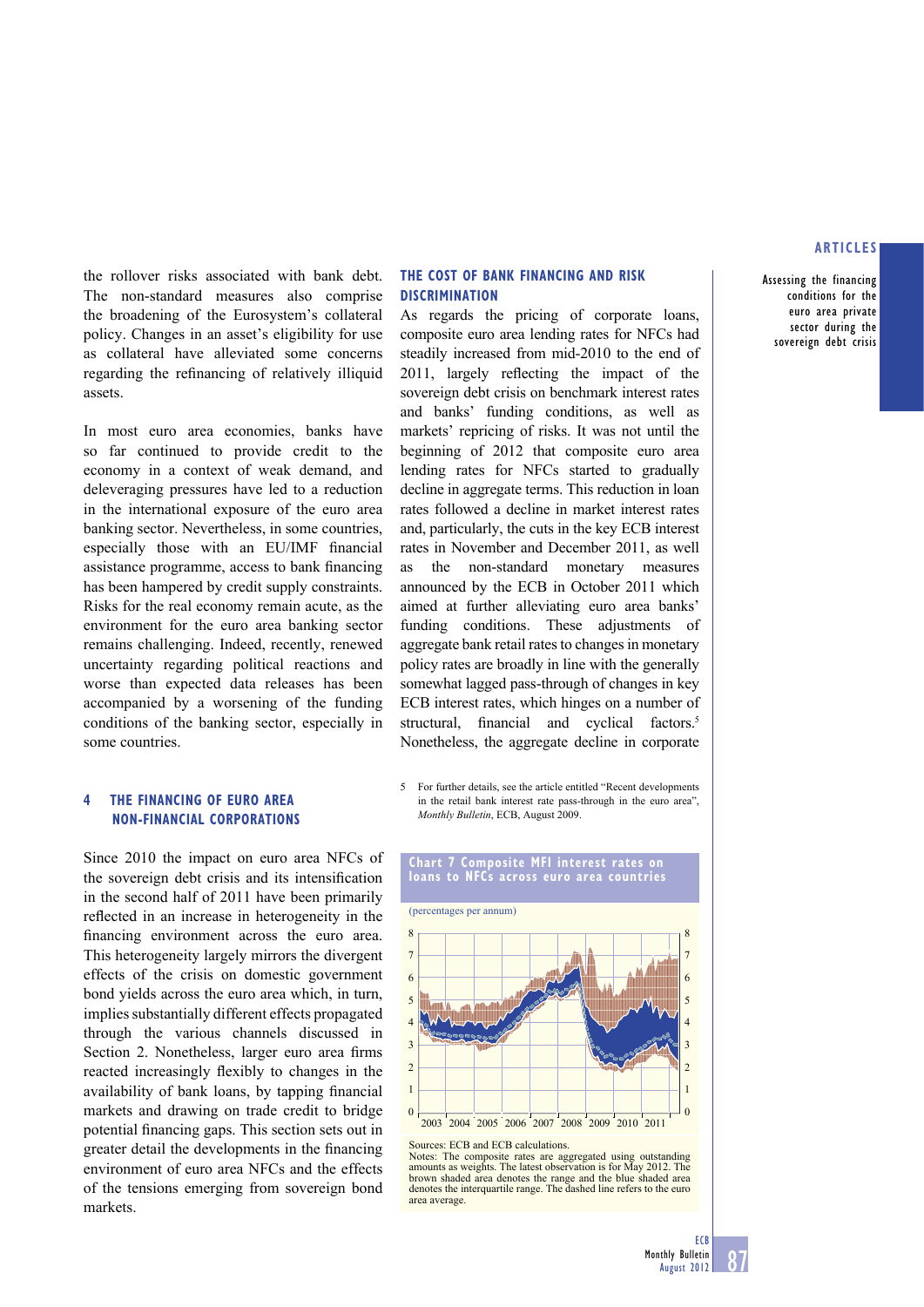lending rates in the first half of 2012 masks ongoing divergences in lending rate developments across countries (see Chart 7). No sizeable relief was observed for those countries most affected by the recent intensification of the sovereign debt crisis, for which the effects exerted through the propagation channels described above are particularly pronounced.

At the same time, the results of the bank lending survey generally suggest an increase in risk discrimination by banks in their pricing of loans, with increasing numbers of banks reporting a widening of margins on riskier loans compared with average loans. This is in line with the overall widening of the spread between bank lending rates for small loans and those for large loans to NFCs in the euro area as a whole since the beginning of 2011 (see Chart 8), following a temporary decline in the second half of 2010.<sup>6</sup> The difference between the loan pricing conditions for small and large firms, which primarily results from the divergence in firmspecific risks, highlights the more adverse conditions faced by small corporations, which

were particularly pronounced in the countries most affected by the intensification of the sovereign debt crisis. In part, these spreads may also reflect the fact that small and medium-sized enterprises (SMEs) are more dependent on their respective domestic banking sectors and are subject to tighter credit conditions, compared with larger firms that have greater access to global financial markets.

## **BANK-BASED FINANCING AND THE IMPACT OF DEMAND AND SUPPLY-SIDE FACTORS**

As regards the volume of loans, bank lending to NFCs recorded only weak growth after a temporary recovery in the second half of 2010, with annual growth rates (adjusted for loan sales and securitisation) declining from 1.6% in January 2011 to 0.2% in May 2012 (see Chart 9). With the intensification of the sovereign debt crisis, the countries most adversely affected by sovereign market tensions recorded particularly weak loan developments (see also Chart 7 in

6 It is assumed that small loans are predominantly granted to SMEs and large loans mainly to large firms.

#### **Chart 8 Spread between bank lending rates for small and large MFI loans to NFCs**



#### **Chart 9 MFI loans to NFCs and related bank lending survey indicators**



Sources: ECB and the Eurosystem's bank lending survey.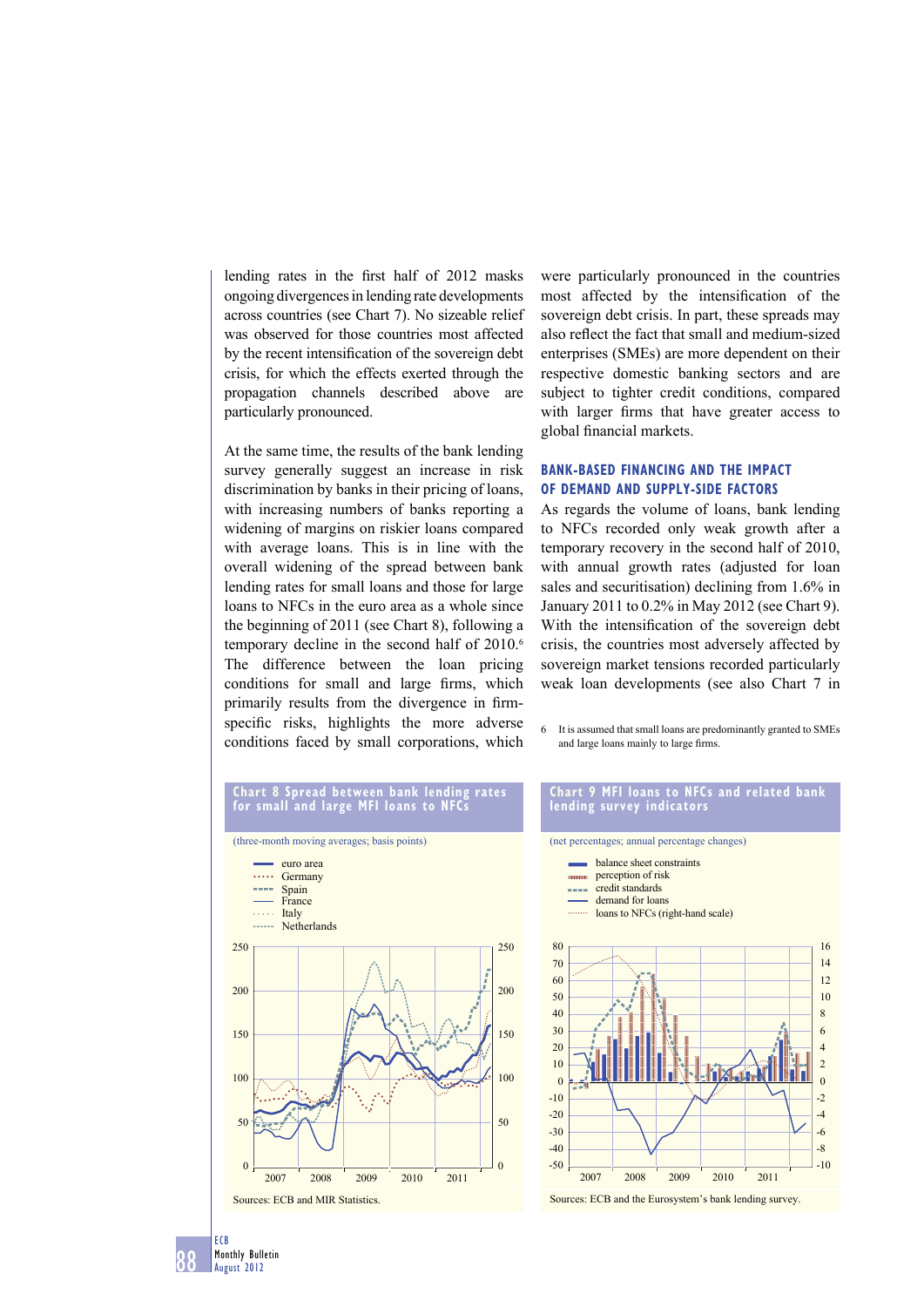#### **Chart 10 Expected default frequency of listed euro area non-financial firms**





Sources: Moody's KMV and ECB calculations. Notes: The data are based on a sample of listed euro area non-financial firms. The latest observation is for May 2012.

the article entitled "Heterogeneity in euro area financial conditions and policy implications"). These developments were largely driven by firms' external financing needs. After a shortlived recovery between mid-2010 and early 2011, euro area NFCs' external financing needs remained subdued in 2011 and the first half of 2012. This was primarily on account of weak economic activity, increasing uncertainty in the economic environment and related weaker capital formation, which was amplified particularly in the second half of 2011 by the intensification of the sovereign debt crisis. The overall increase in uncertainty was accompanied by a sharp deterioration in markets' assessments of firms' credit risk, as measured, for instance, by expected default frequencies, which rose substantially during this period (see Chart 10). Across the larger euro area countries, this rise was particularly pronounced for Italian firms, while it was rather subdued for Dutch and German firms. At the same time, a higher propensity among firms to retain their earnings, by drawing on their cumulated cash reserves,

and towards overall corporate deleveraging, also played a role in firms' weak demand for external funds.

In addition, on the supply side, in contrast to the low levels of net tightening of credit standards observed between 2010 and mid-2011, the substantial net tightening of credit standards by banks in the second half of 2011 (in the bank lending survey, on balance 35% of participating banks indicated a tightening in the fourth quarter of 2011 compared with  $4\%$  in the first quarter) contributed to overall subdued developments in euro area firms' bank financing (see Chart 9). This was largely attributable to the intensification of the sovereign debt crisis, which had a substantial impact on banks' refinancing conditions as well as on their balance sheet and capital positions and, ultimately, on their credit standards. Indeed, banks participating in the bank lending survey indicated that sovereign market tensions led to a substantial deterioration in their funding conditions in the last quarter of 2011 through balance sheet and liquidity management constraints, as well as through other, more indirect, channels. They also reported that vulnerabilities to risks stemming from the sovereign debt crisis have significantly contributed to the tightening of their credit standards.

These developments were partly mitigated at the beginning of  $2012$  by a significant drop in the number of banks reporting a net tightening of credit standards for corporate loans in the April and July 2012 rounds of the bank lending survey (falling, on balance, to 9% and 10% respectively). This decline was very closely related to the ECB's non-standard measures as announced in October 2011, the two three-year LTROs and the widening of the collateral pool to include credit claims. In parallel, the adverse impact of the sovereign debt crisis on banks was reported to be less pronounced in the first quarter of 2012, although it regained momentum in the second quarter as tensions in euro area sovereign debt markets increased.

## **ARTICLES**

Assessing the financing conditions for the euro area private sector during the sovereign debt crisis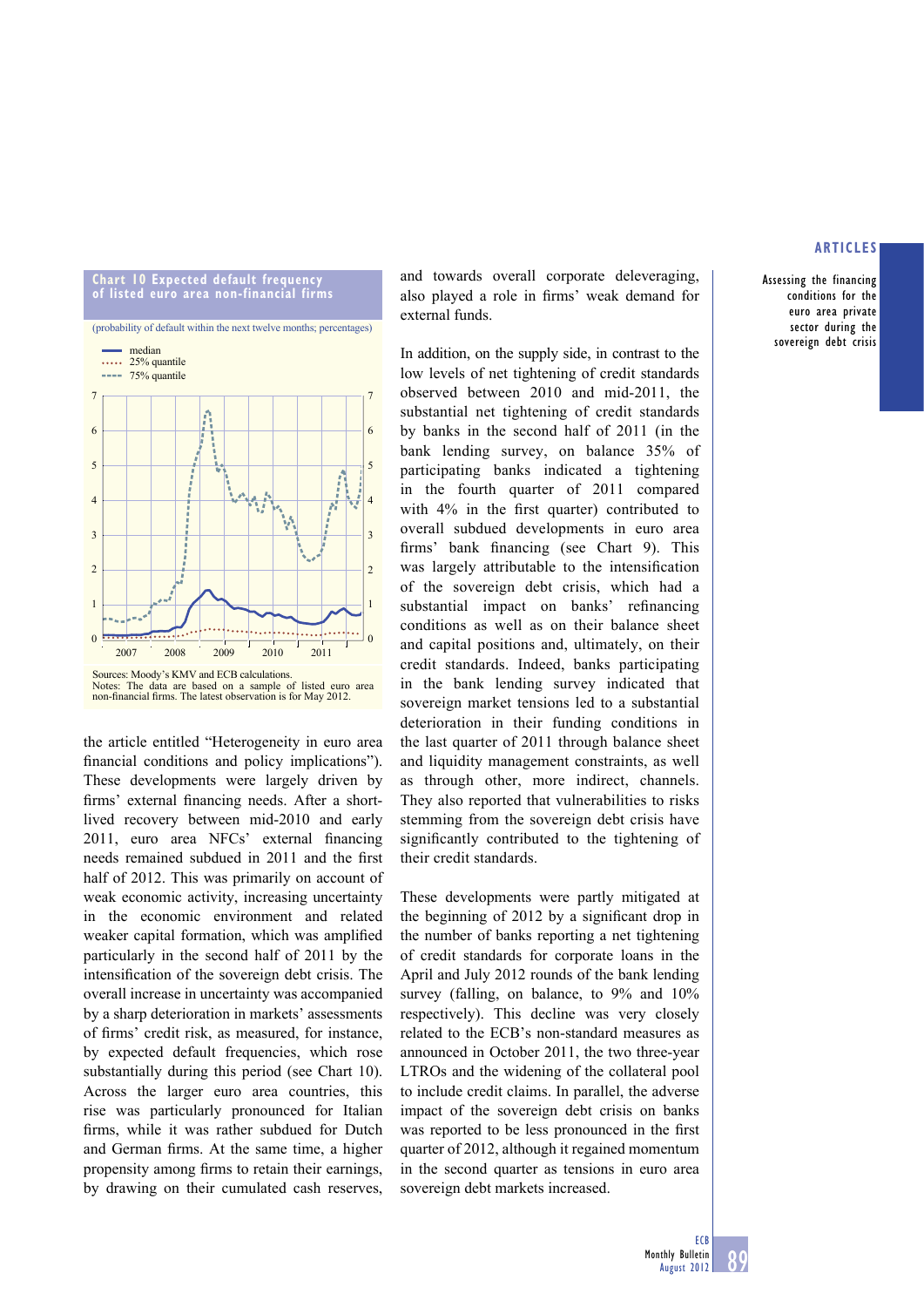Similar, albeit more pronounced, developments are reported for SMEs, with a particular decline in small loans<sup>7</sup> recorded in the second half of 2011. The decline was accompanied by a further perceived deterioration in the availability of bank loans between October 2011 and March 2012, as reported by SMEs in the latest round of the "Survey on the access to finance of small and medium-sized enterprises (SMEs) in the euro area" (20% in net terms reported a deterioration, up from 14% in the previous survey round), and is in line with the increase in spreads between small and large loans described above<sup>8</sup>

## **MARKET-BASED FINANCING AND DISINTERMEDIATION**

Turning to euro area firms' debt financing via markets, the pricing of market-based debt has moderated as yields on investment grade NFC bonds have declined since November 2011 (see Chart 11). The decline was substantial and, initially, broadly based, and was accompanied by a reduction in the dispersion across the larger euro area economies, with corporate bond yields declining more sharply in Italy and Spain than



Sources: Merrill Lynch Global Index and ECB calculations. Notes: Data comprise the weighted average based on outstanding volumes. The latest observation is for May 2012.

in Germany and the Netherlands. Nonetheless, after the first quarter of 2012 divergences widened again across the larger euro area countries, with yields declining at the aggregate level but rising for Spain and Italy amid mounting sovereign market tensions. Broadly similar developments were observed for the non-investment grade segments of the corporate bond market – albeit for these segments the cost of market debt was significantly higher. Moreover, for these segments, the rise in costs was particularly pronounced for firms in Spain and Italy. Indeed, in the context of a sluggish economic outlook, there is potentially a high degree of heterogeneity in the spillover risk at the country level, especially in the case of spillovers of country-specific sovereign risk to the NFC sector, even though the latest non-standard measures announced by the ECB have limited the threat of sizeable credit curtailments in the euro area.

There are indications that trade credit partly cushions firms' financing needs in periods of reduced access to bank loans. Moreover, listed companies have accumulated sizeable cash reserves, particularly in Germany and France, which may reflect in part precautionary cash holdings as companies perceive banks to be less able or willing to provide credit in times of financial crisis.

Concerning the volumes of firms' market debt financing, after strong net debt issuance activity in the first half of 2010, a gradual slowdown was recorded in parallel with a weakening in the decline in bank lending to firms (see Chart 12). At the beginning of 2011 the slowdown in net debt issuance by euro area firms continued, while cumulated net flows of bank lending to firms remained in positive territory. Conversely, at the turn of 2011 debt issuance rebounded, while cumulated net lending by euro area banks dropped. Overall, as shown in Chart 12, since the

ECB

<sup>7</sup> Small loans can be seen as an approximation for loans to SMEs.

<sup>8</sup> A comprehensive report, detailed statistical tables and additional breakdowns were published on 27 April 2012 in the "Statistics" section of the ECB's website under Monetary and Financial Statistics/Surveys/Access to finance of SMEs.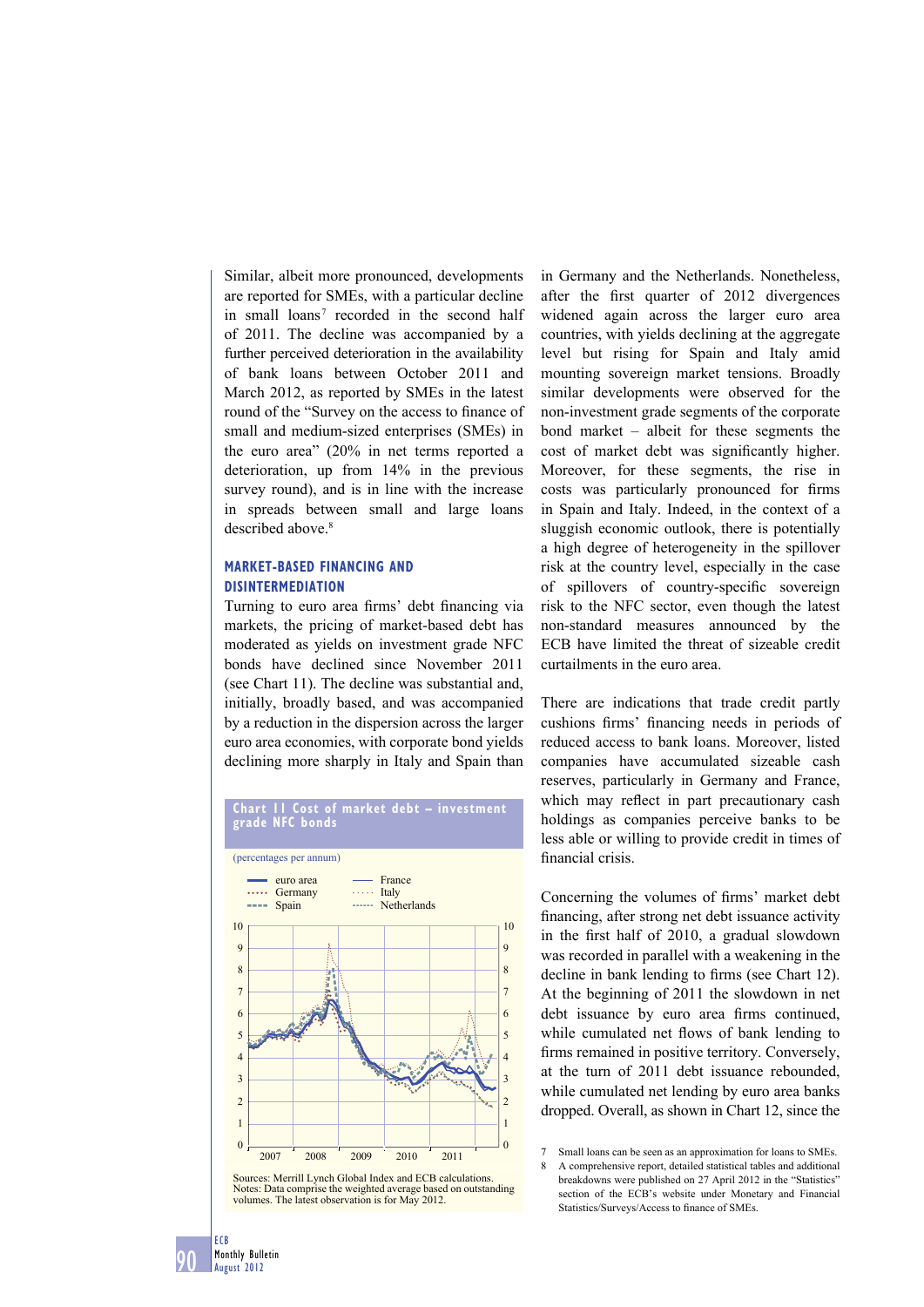

start of the financial crisis and particularly since the second half of 2009 a closer substitutional link can be observed between developments in bank loans to euro area firms and in the debt financing of euro area firms via markets. This link suggests that large euro area firms have increasingly drawn on markets for their debt financing, with access to bank financing becoming increasingly difficult. These signs of disintermediation were again apparent at the turn of 2011, with the sovereign debt crisis hitting banks particularly hard, further impairing their ability to lend. More recently, however, the substantial decline in banks' net tightening of credit standards for loans to enterprises following the three-year LTROs suggests less pressure from loan supply conditions. This may in part be reflected in actual loan growth, albeit with some time lag, depending on the impact of more recent countervailing pressures stemming from sovereign debt market tensions.

Overall, euro area firms' needs for debt financing are likely to remain somewhat contained in the short run, on account of both a fragile economic environment and a higher propensity among firms to retain their earnings, bolster their cash holdings and deleverage their balance sheets.

At the same time, the financing conditions of riskier borrowers seem to be particularly responsive to developments in the sovereign debt crisis. Moreover, in response to changes in the availability of bank loans, euro area firms are likely to react increasingly flexibly, by tapping financial markets and drawing on trade credit to bridge potential financing gaps.

#### **5 THE FINANCING OF EURO AREA HOUSEHOLDS**

## **THE SOVEREIGN DEBT CRISIS AND HOUSEHOLD FINANCING**

As in the case of NFCs, the sovereign debt crisis and, in particular, its intensification in mid-2011 has primarily increased the heterogeneity in the financing environment of households across euro area countries, rather than significantly affecting the aggregate level of the cost or the volume of financing for households in the euro area as a whole. This is largely the result of the divergent effects of the sovereign debt crisis on government bond yields across the euro area, which, in turn, implied substantially different effects propagating through the various channels discussed in Section 2. Most importantly, the aggregate effects were mitigated by supportive standard and nonstandard monetary policy measures implemented by the ECB and the Eurosystem as a whole.

At the same time, when comparing the impact of the sovereign debt crisis on the financing conditions of households with the impact on NFCs, a number of issues should be borne in mind. First, euro area households rely much more heavily on banks for their external financing compared with NFCs.<sup>9</sup> Second, the market for bank lending to households is significantly less integrated than the market for lending to NFCs, although loan securitisation markets, which are mainly concerned with loans to households for house purchase, have increased the level of integration.10 Nevertheless, the

9 See the article entitled "The external financing of households and non-financial corporations: a comparison of the euro area and the United States", *Monthly Bulletin*, ECB, April 2009.

10 See the Eurosystem report entitled "*Financial integration in Europe*", April 2012.

#### **ARTICLES**

Assessing the financing conditions for the euro area private sector during the sovereign debt crisis

ECB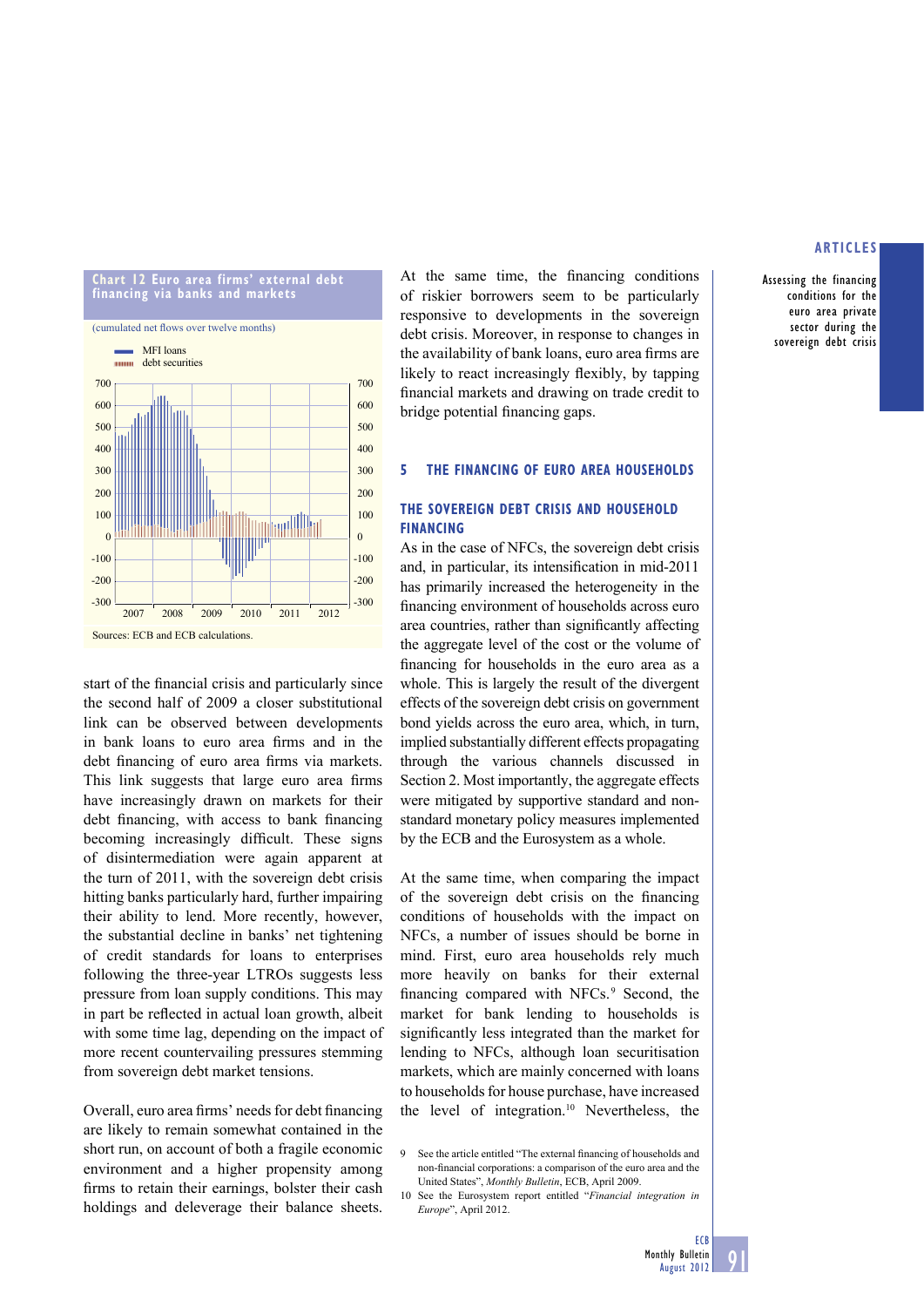sovereign debt crisis has had heterogeneous effects on the financing environment of euro area households through a number of channels. The latter include channels which affect lending conditions (price and non-price conditions) and loan volumes offered by banks as a result of diverse developments in government bonds yields across euro area countries. Indeed, as discussed above, government bonds yields tend to be highly correlated with bank bond yields and, consequently, with lending rates applied by banks on loans to households. This correlation largely reflects the pass-through of changes in bank funding conditions to lending rates. Other channels operate via changes in the demand for credit. They include, for example, wealth effects stemming from valuation changes affecting the nominal value of government bonds held by households.

## **DEVELOPMENTS IN HOUSEHOLD FINANCING SINCE 2010**

Since 2010 aggregate euro area household lending rates and the growth rate of loans have not changed markedly. For example, composite lending rates on loans to households for house

purchase have fluctuated between 3.3% and 3.9% since early 2010 (see Chart 13). The annual growth rate of loans to households (adjusted for loan sales and securitisation) increased gradually from around 2.0% in early 2010 to around 3.0% between mid-2010 and mid-2011, then gradually declined to stand at 2.0% at the end of 2011 and at 1.3% in May 2012 (see Chart 14). At the same time, the apparent relative stability of euro area aggregate levels of household lending rates and loan growth masks an increase in heterogeneous developments across countries. However, although the degree of cross-country heterogeneity has increased since 2010, it is still significantly lower than the level observed before the crisis, especially in the period 2004-06.

A notable development in this respect is that the relative contributions of different euro area countries to euro area household loan growth have changed markedly in recent years. Household loan growth, in particular in Spain and some of the countries with EU/IMF financial assistance programmes, was characterised before the financial crisis by double digit growth



## **Chart 14 MFI loans to households across euro area countries**



Sources: ECB, BSI and ECB calculations.

Notes: Data are adjusted for securitisation and it is assumed that all private sector loans securitised before 2009 are loans to households. The latest observation is for May 2012. The reddish brown shaded area denotes the range and the blue shaded area denotes the interquartile range. The dashed line refers to the euro area average.

Sources: ECB and ECB calculations.

Notes: The composite rates are aggregated using outstanding amounts as weights. The latest observation is for May 2012. The reddish brown shaded area denotes the range and the blue shaded area denotes the interquartile range. The dashed line refers to the euro area average.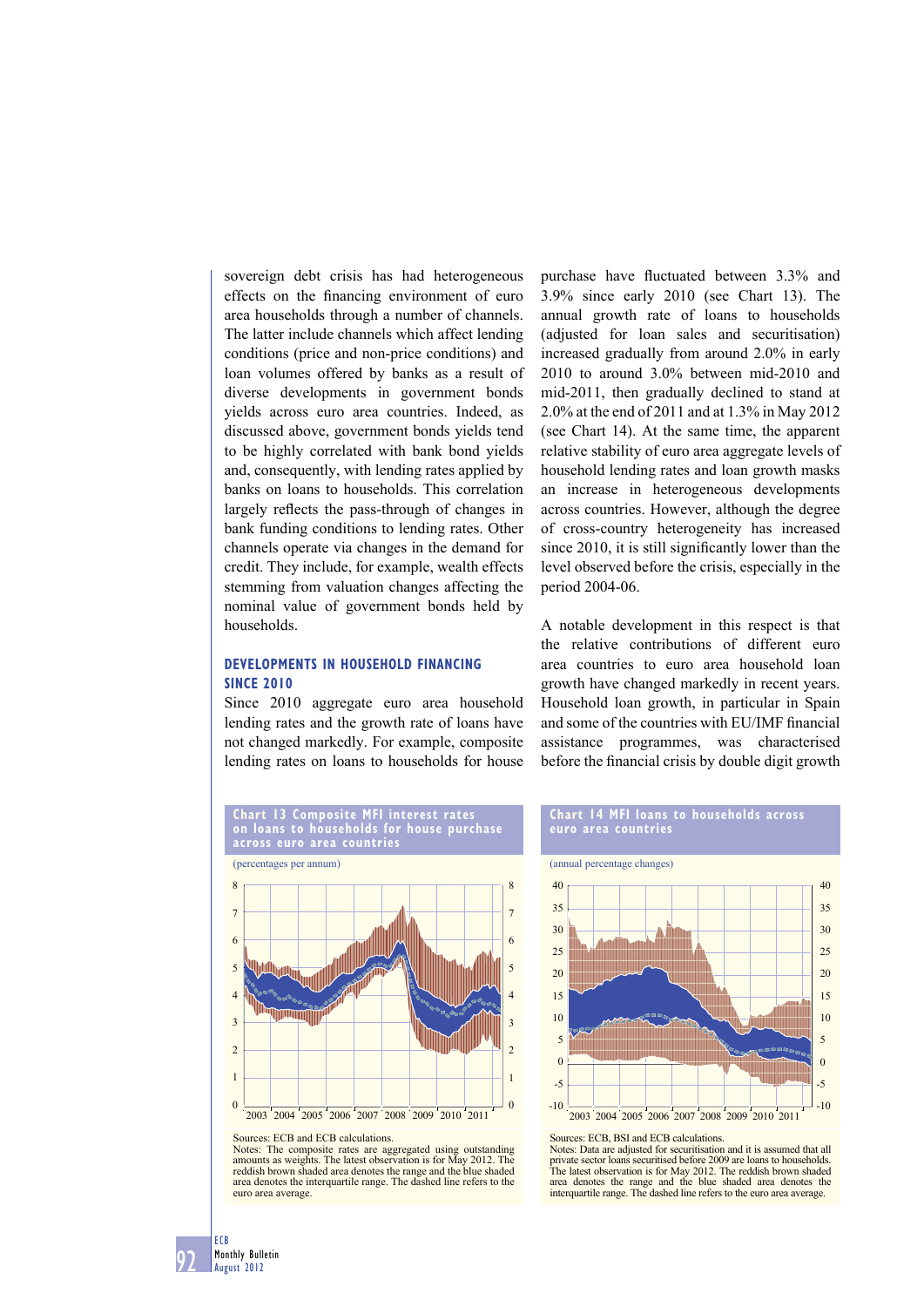

Source: ECB.<br>Notes: The data refer to the first quarter of 2012, except for Belgium (fourth quarter of 2011) and Italy (second half  $\overline{0f}$  2011)

rates, reflecting housing market booms. Those growth rates have declined markedly since 2008 and became negative in 2010. The declines largely reflect the need to correct past excesses and are in line with house price developments in those markets (see Chart 15). By contrast, since 2010 household loan growth in the euro area has increasingly been driven by the contribution of countries that previously experienced more moderate loan growth, such as France, in part benefiting from government support schemes. Furthermore, in Germany, while the annual growth rate of residential property prices is currently high from a historical perspective, the level is not extraordinary when considered from a euro area perspective, or when assessed against the level of lending for house purchases.

In addition to these rebalancing effects in the composition of euro area household loan growth, the relative stability of euro area household lending rates and loan growth can be associated in part with the impact of the non-standard measures adopted by the ECB throughout the crisis, which have, to some extent, helped to shield households in the euro area from the negative effects of distortions in the monetary policy transmission mechanism.<sup>11</sup> As a result, with a few exceptions mainly comprising the countries with EU/IMF financial assistance programmes, the effect of the distortions in the monetary policy transmission mechanism on bank lending to households has been limited as regards both loan volumes and interest rates.

At the same time, the intensification of the tensions in sovereign debt markets in the second half of 2011, which increasingly hampered euro area banks' access to market-based funding, led to an increased risk of a curtailment of lending to households by credit institutions in a number of euro area countries. This risk appeared to start to materialise towards the end of 2011 and was reflected, for example, in the net redemptions of MFI loans to households observed in December 2011. However, the new non-standard measures announced in the last quarter of 2011, and particularly the three-year LTROs, have alleviated funding pressures on euro area credit institutions, thereby helping to reduce the risk of disorderly deleveraging by the banking sector.

## **HOUSEHOLD FINANCING AND THE IMPACT OF DEMAND AND SUPPLY-SIDE FACTORS**

Even when the need to correct past excesses in loans to households is taken into account, household loan growth is currently relatively weak by historical standards. This is likely to reflect both weak credit demand and constraints on the supply side of bank credit.

While quantifying the strength of various supply and demand forces related to loan developments is a difficult task and associated estimates are surrounded by high uncertainty, qualitative evidence can be obtained from indicators derived from the bank lending survey, which provides information on loan demand and the credit standards applied by banks. Net tightening of credit standards reported in the bank lending survey can be seen, as a first approximation, as an

11 See, for example, the article entitled "The ECB's non-standard measures – impact and phasing-out", *Monthly Bulletin*, ECB, July 2011.

## **ARTICLES**

Assessing the financing conditions for the euro area private sector during the sovereign debt crisis

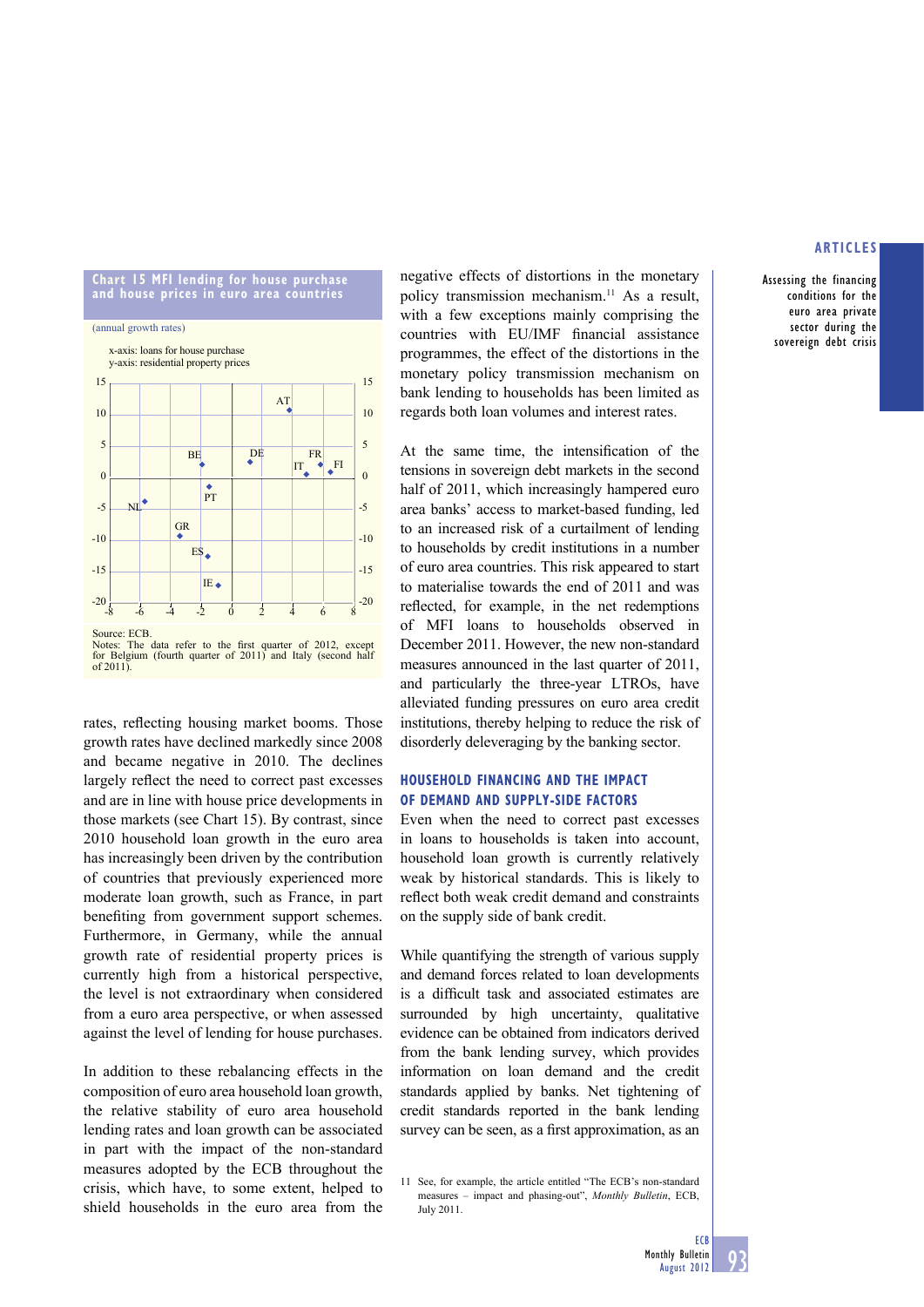

indicator of supply-side influences on loan developments, although this series comprises a number of different factors ("perceptions of risk", "balance sheet constraints" and "competition") some of which – such as the "perceptions of risk"  $factor$  – may also be influenced by demand conditions. By contrast, the "balance sheet constraints" factor can be interpreted as a "pure" supply-side factor (in the sense that it serves as a proxy for the "bank lending channel" of monetary policy transmission). The evidence suggests that, after declining in 2009 and in the first half of 2010, the net tightening of credit standards increased significantly, especially in 2011, as the sovereign debt crisis intensified. The increases in 2011 were mainly driven by banks' concerns about balance sheet constraints, both for loans for house purchase (see Chart 16) and consumer credit. This indicates that "pure" supply-side constraints may have accounted for a non-negligible part of the weakness observed in bank lending activity. Although the increase in the net tightening of credit standards was less marked for consumer credit, it should be kept in mind that the growth of such loans has been negative for much of the past three years. At the

same time, the importance of loan demand developments is confirmed by the respective bank lending survey indicator, which fell sharply in 2011 and in the first quarter of 2012, with a smaller contraction recorded in the second quarter of 2012. Other, complementary, sources of information, such as the European Commission's consumer survey, as well as model-based estimates, confirm that loan supply factors are likely to have exerted an adverse impact on household loan growth since 2010, but also that weak loan demand has been a substantial dampening factor.12 The weakness in household demand for credit also explains the relative stability and moderation in household financing conditions observed since 2010.

Looking ahead, on the one hand the need to correct past excesses in a number of countries is still an important factor which is likely to dampen euro area household loan growth. On the other hand, the full impact on household lending rates and loan growth of the most recent non-standard measures is likely to take several months to materialise. However, for the measures to be fully effective, a number of conditions must be met, notably a recovery in loan demand, with sustained improvements in the overall economic environment and a permanent reduction in economic uncertainty, linked, among other factors, to the solvency of euro area sovereigns and sustainable improvements in banks' capital positions.

#### **6 CONCLUSIONS**

Since the onset of the financial crisis in 2007 the euro area has been confronted with a series of adverse financial shocks which have affected the functioning of credit and financial intermediation in the region. The emergence of the sovereign debt crisis at the beginning of 2010 compounded the vulnerabilities in the euro area banking system and led to severe tensions in various market

<sup>12</sup> See, for example, the evidence reported in the box entitled "Factors affecting lending to the private sector and the shortterm outlook for money and loan dynamics", *Monthly Bulletin*, ECB, April 2012.